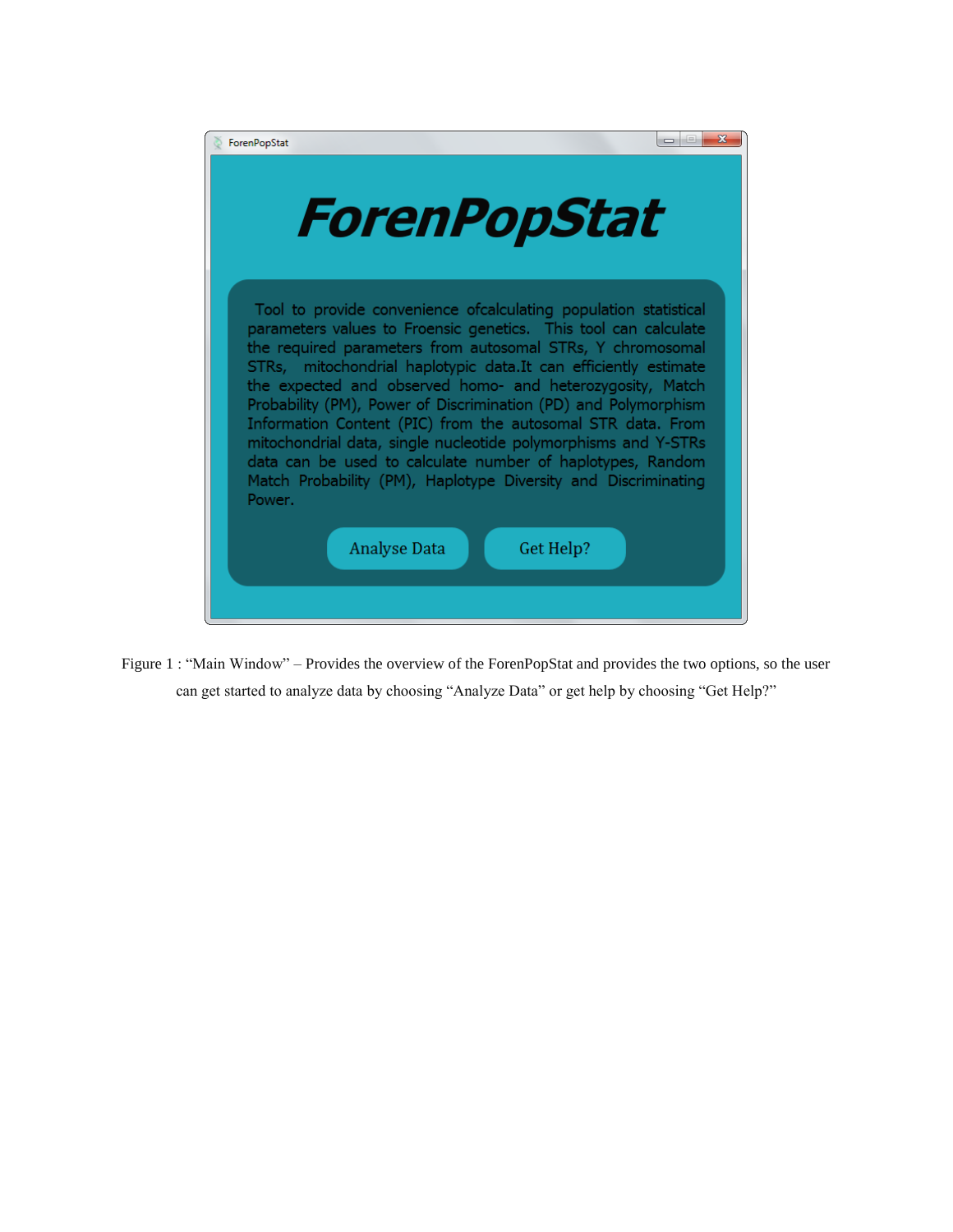

Figure 2 : This window prompts by choosing **"Analyze Data"** option for choosing the standard input file wit **".xlsx"** extension (Excel or SPreadsheet file*)*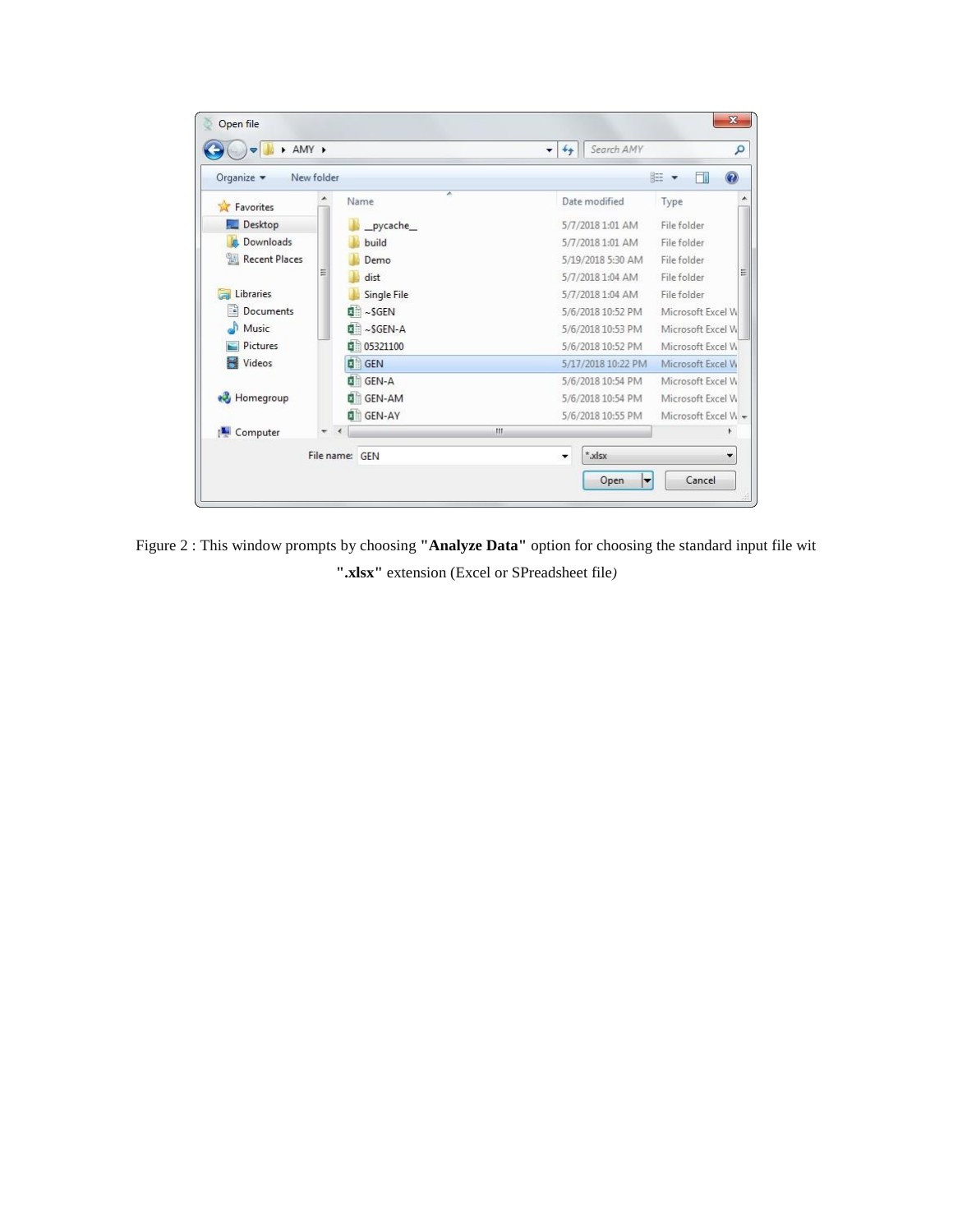

Figure 3 : This is window shows the output of the calculation and if there is any error in the input file, it displays those error. In the bottom there are four buttons. "**Autosomal"** button leads to the table of autosomal parameters table. **"mtDNA"** button leads to the table of mtDNA parameters table. **"Y-Chromosome"** button leads to the table of Y- Chromosome parameters table. **"Reload File"** provide the opportunity to reselect the file to proceed to analyses.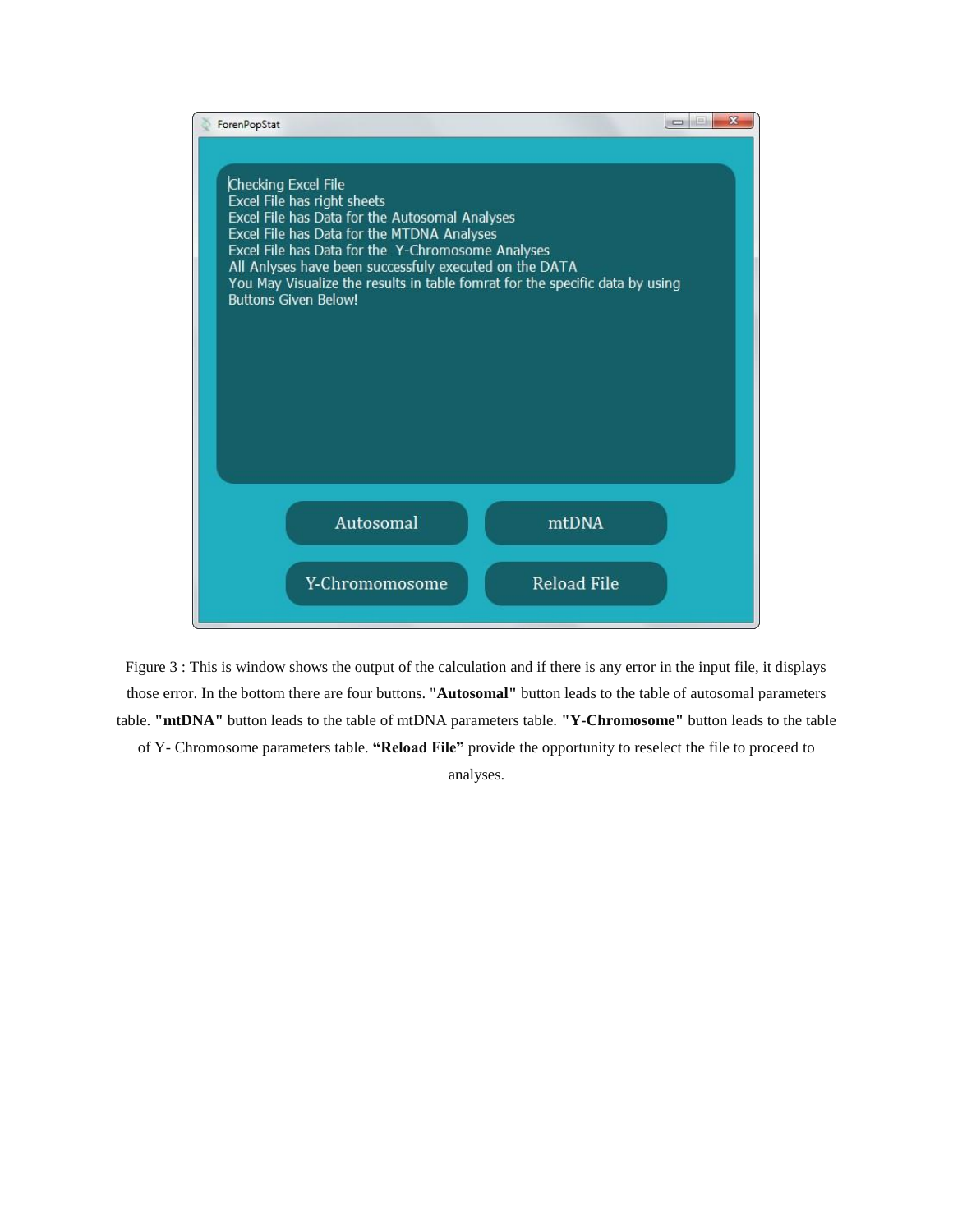| $\mathbf{x}$<br>$\equiv$<br>ForenPopStat           |                     |  |
|----------------------------------------------------|---------------------|--|
|                                                    |                     |  |
| <b>Autosomal Parameters</b>                        | <b>Values</b>       |  |
| <b>Expected Homzygosity</b>                        | 0.333333333333333   |  |
| 2 Observed Homzygosity                             | 0.666666666666666   |  |
| <b>Expected Heterozygosity</b><br>3                | 0.666666666666667   |  |
| 4 Observed Heterozygosity                          | 0.3333333333333337  |  |
| <b>Matching Probablility</b><br>51                 | 0.18518518518518517 |  |
| <b>6 Paternity Index</b>                           | 0.75                |  |
| <b>Power of Discrimination</b>                     | 0.8148148148148149  |  |
| <b>8 Power of Exclusion</b>                        | 0.07818930041152265 |  |
| Polymorphism Informative Conten 0.5925925925925926 |                     |  |
|                                                    |                     |  |
|                                                    |                     |  |
|                                                    |                     |  |
| <b>Back</b><br>Save                                |                     |  |
|                                                    |                     |  |

Figure 4 : This table shows the results of the calculations of the expected and observed homo- and heterozygosity, Match Probability (PM), Power of Discrimination (PD) and Polymorphism Information Content (PIC) from the autosomal STR data as given in Table 2.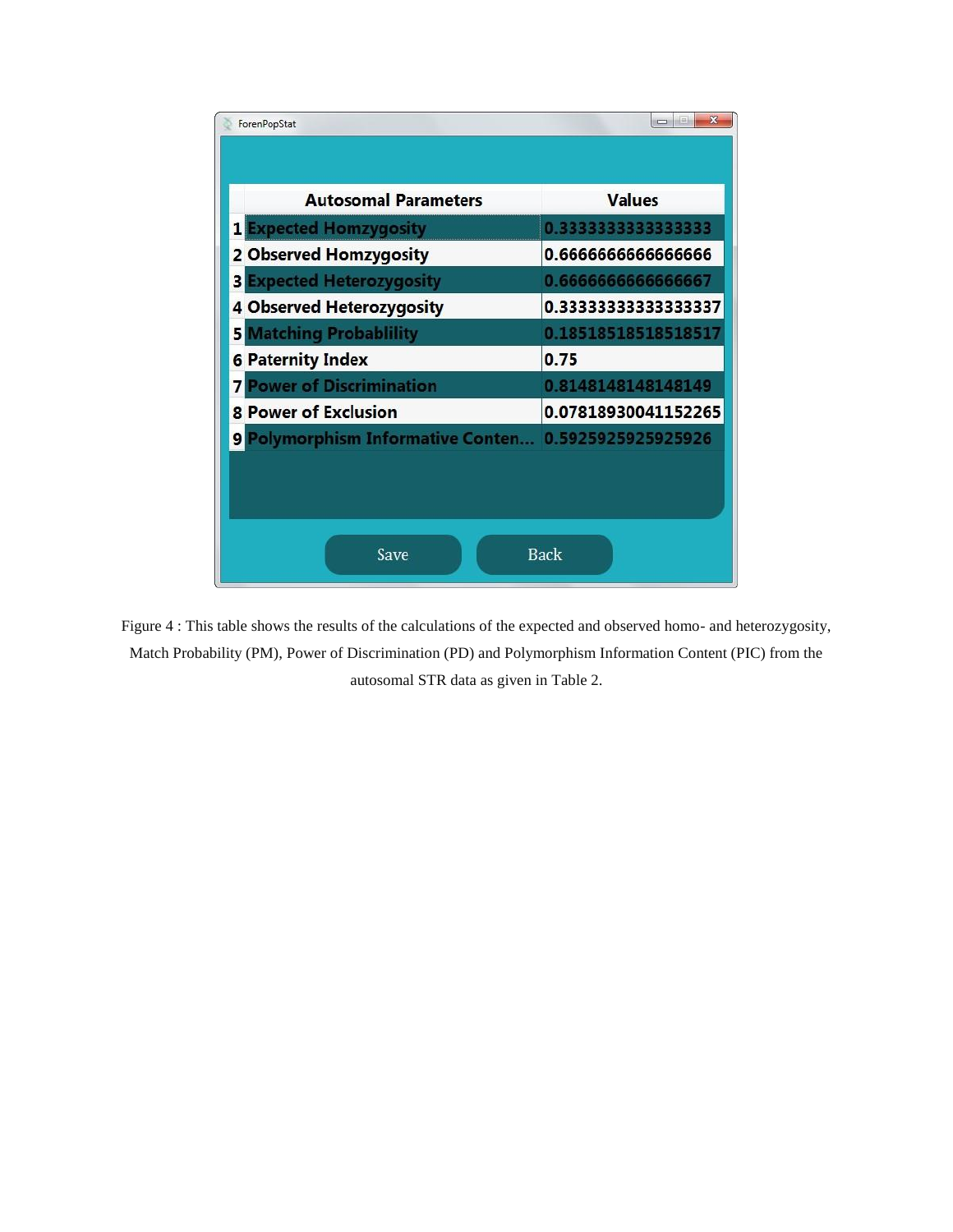

Figure 5: This window displays the results of calculation of a number of haplotypes, Random Match Probability (PM), Haplotype Diversity and Discriminating Power from mtNDA SNPs data as given in Table 5.